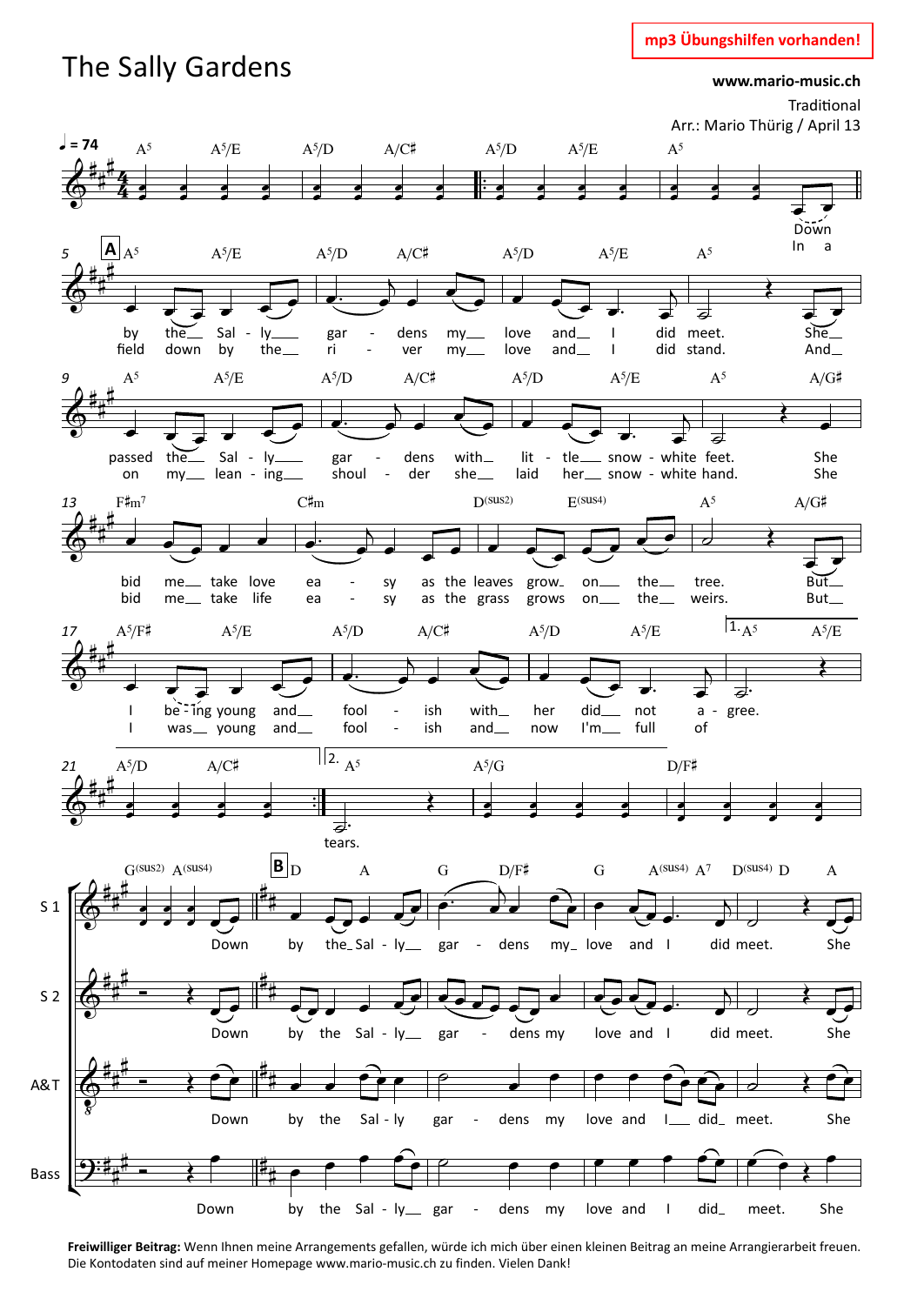#### Chorsatz

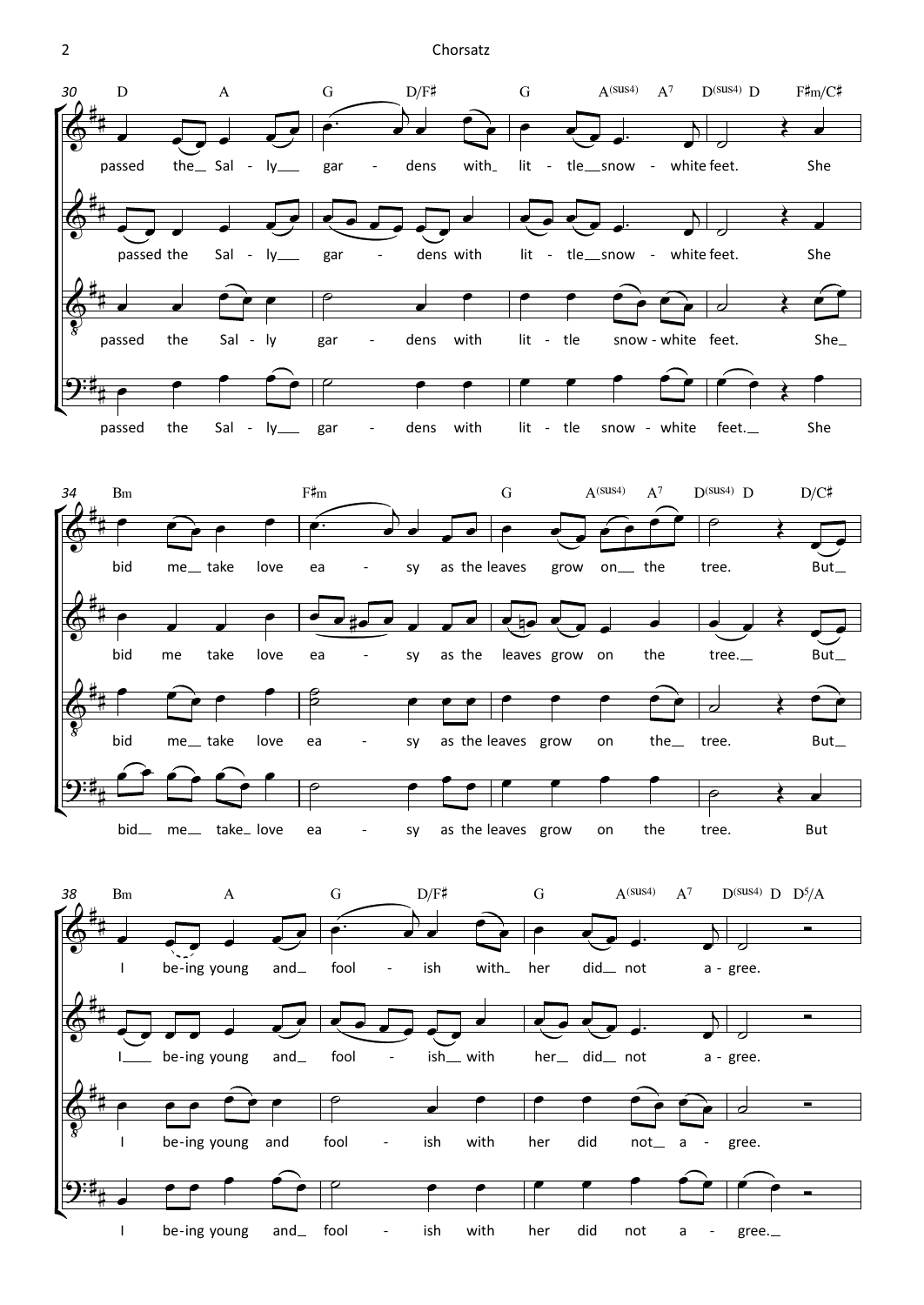Chorsatz

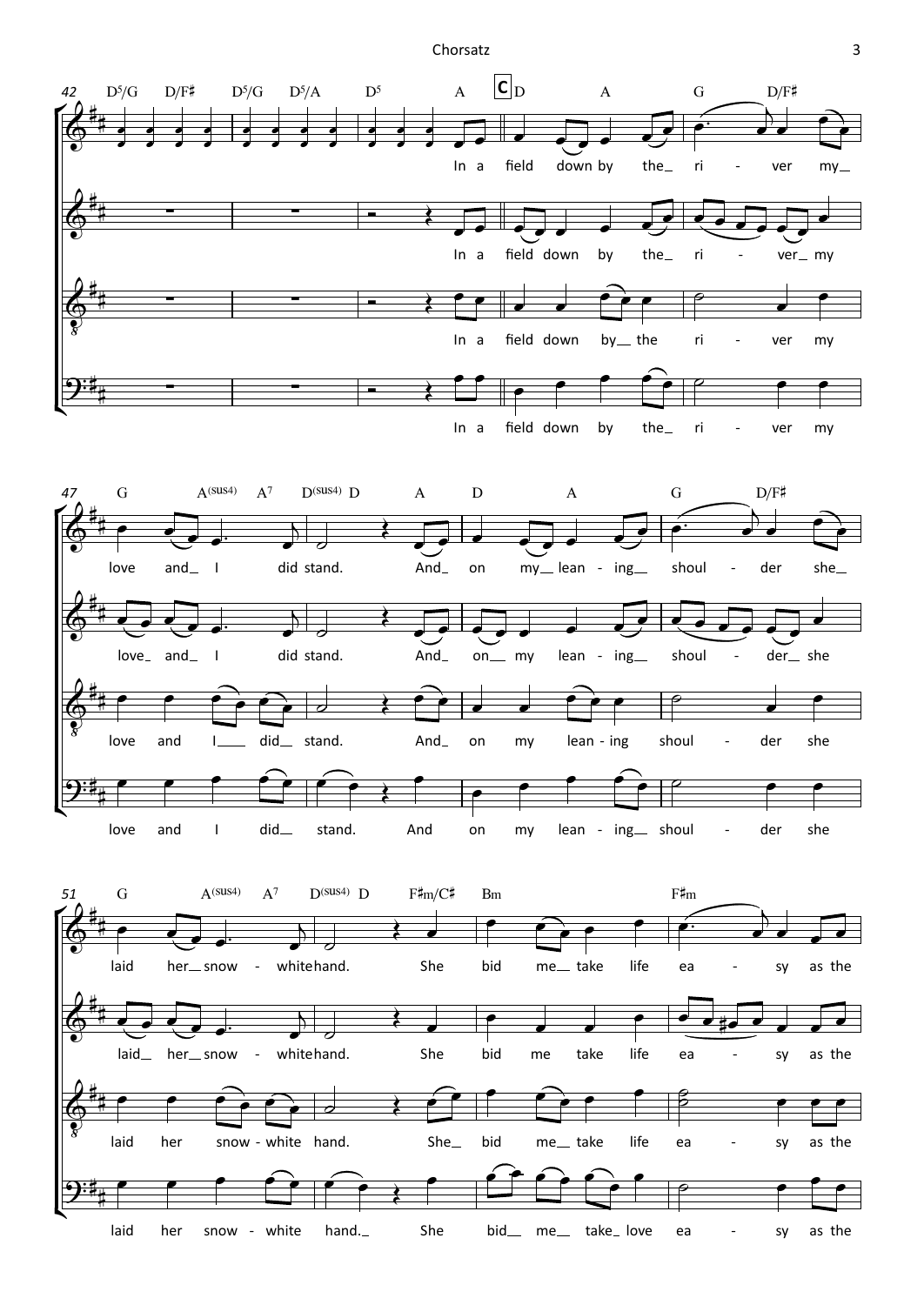Chorsatz

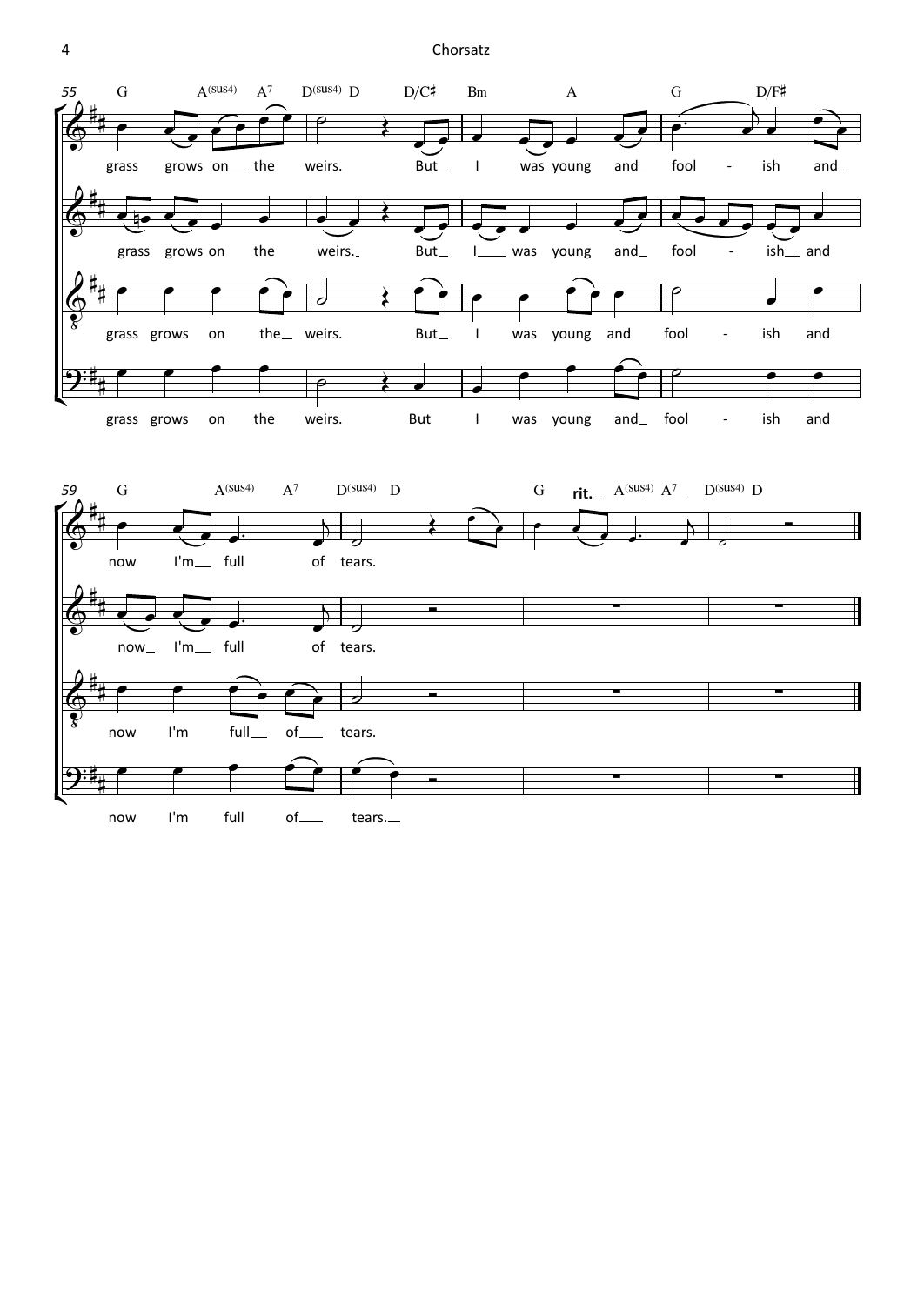## Leadsheet The Sally Gardens

Traditional Arr.: Mario Thürig / April 13